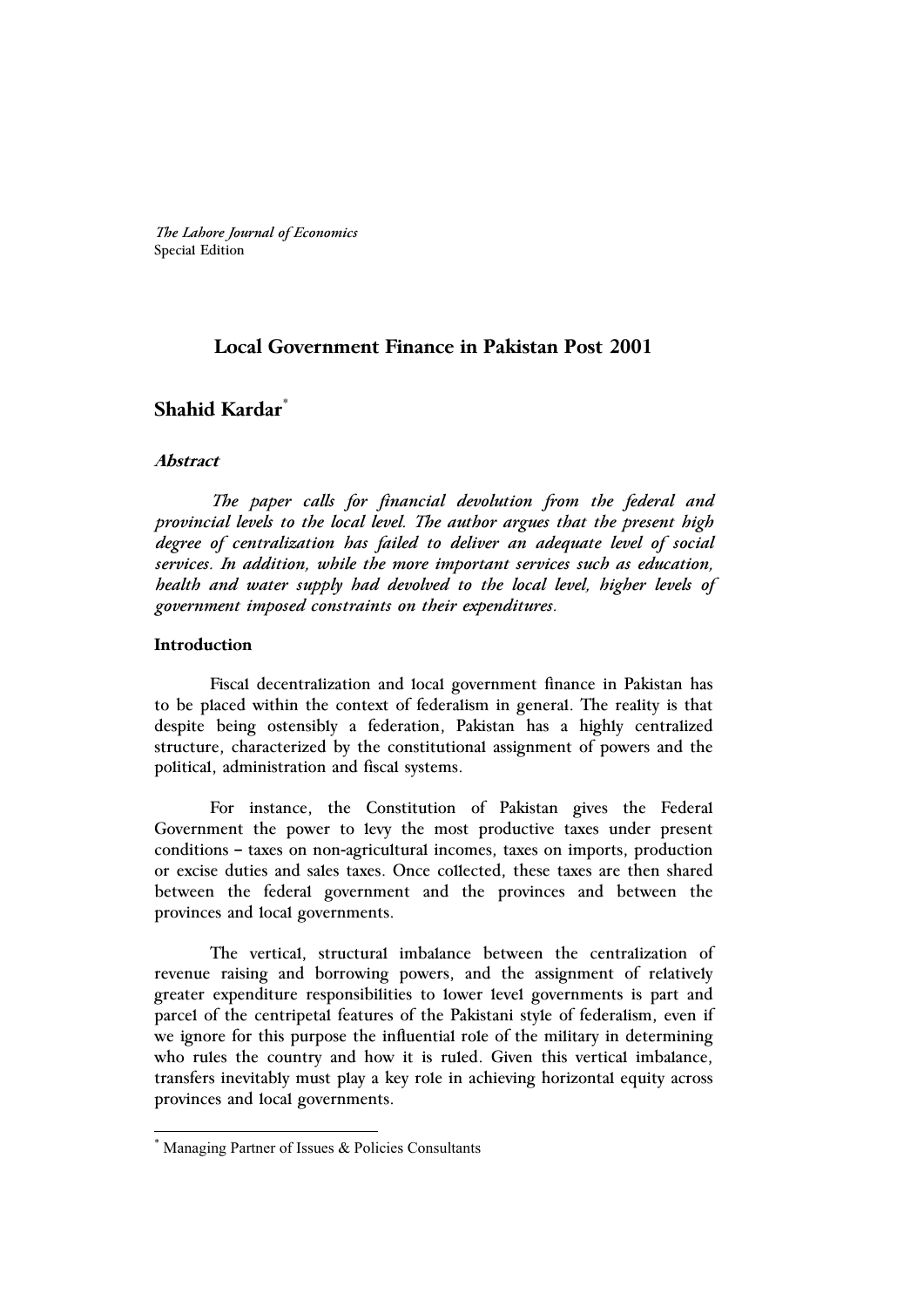Having contextualized the scope and content of fiscal federalism, let us proceed to discuss the concept and the manner of its application in the case of local governments in Pakistan.

#### **The Theory of Fiscal Decentralization in Pakistan**

Fiscal decentralization is the fiscal empowerment of lower tiers of government, involving the devolution of powers to tax and spend, along with arrangements for correcting the imbalances between resources and obligations. The effectiveness of fiscal decentralization depends upon: (a) appropriate expenditure assignments – with the division of functions among different levels of government depending upon their comparative advantage (called the principle of subsidiarity); (b) appropriate tax or revenue assignments; and (c) the efficient design of a system of transfers and its proper implementation.

Under the Provincial Local Government Ordinances (LGOs) of 2001 (arrangements protected by Schedule VI of the Constitution) which regulate local government systems and provincial-local relationships, administrative and financial authority with respect to the delivery of key social services (e.g. schooling, basic health care, drinking water facilities and municipal functions such as sanitation) has been devolved to lower formations of government (around 110 District Governments, 335 Tehsil Municipal Administrations and 6022 Union Councils). However, there is a mismatch between the responsibilities assigned to them and the financial wherewithal available to them to discharge these obligations (see Table 1 for the rather limited and, at the same time, rather strange powers of local governments to levy taxes, with TMAs having more taxation powers and broader tax bases than district governments).

In terms of GDP, revenues from own sources of local governments is below 0.1%. The buoyancy and potency of the taxes assigned suffers not only on account of a narrow and largely inelastic tax base, the difficulties of making use of the assigned restricted base, and weaknesses in tax administration, but also because of the absence of incentives to raise their own revenues. The tax base is constricted primarily because of (a) as explained above a centralized national tax structure and the almost exclusive powers granted by the Constitution to the Federal Government to make use of the revenue potential provided by all major, broad based, and buoyant taxes; and the (b) the pre-emption by the Federal Government on some taxes that comprise the provincial revenue base.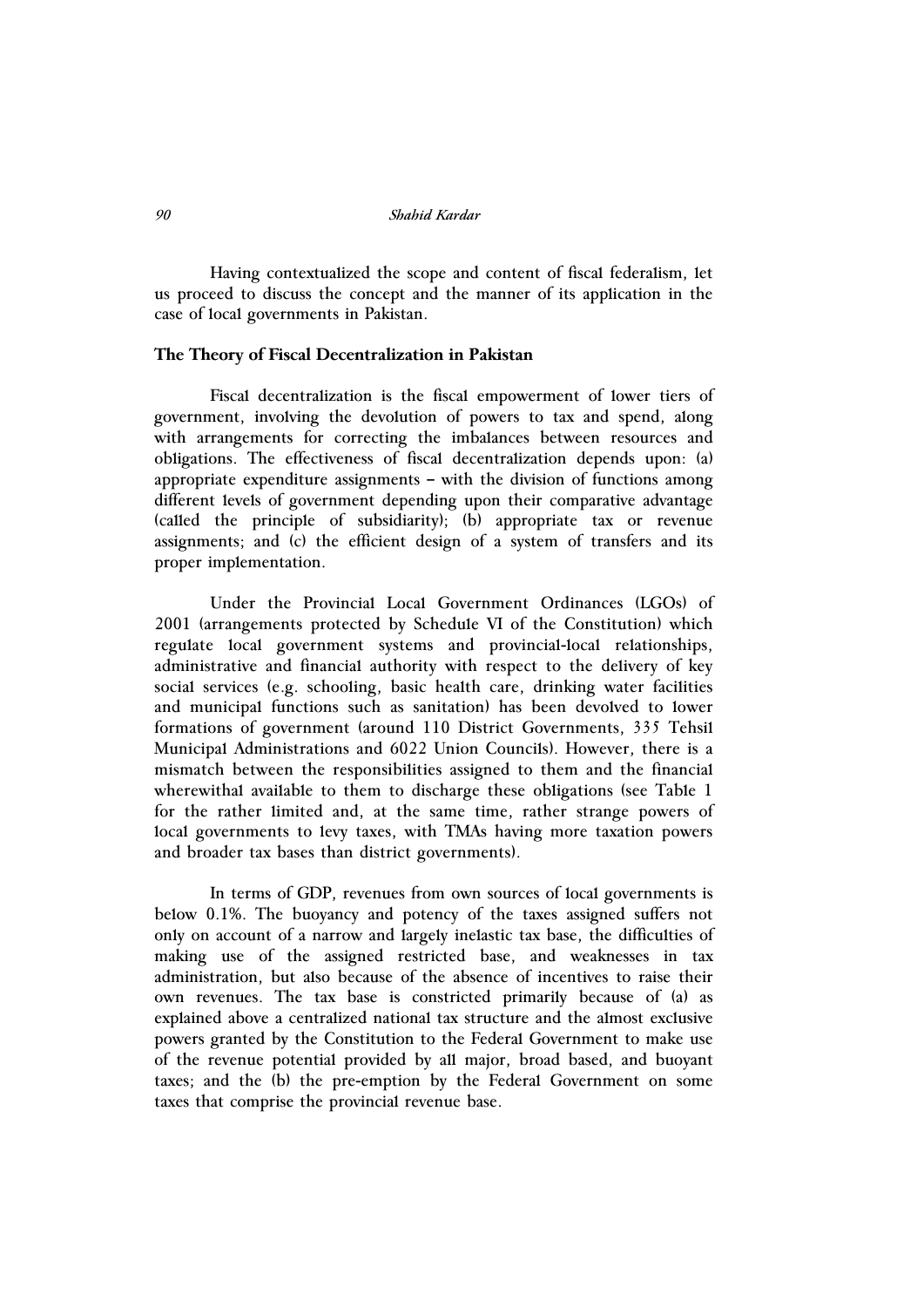| <b>District</b>                                                                                                                                                                                                                                                                                                                                                                                                                                                                                                                                                                                                                 | <b>Tehsils and Town</b>                                                                                                                                                                                                                                                                                                                                                                                                                                                                                                                                                                                                                                                                                                                                                                                                                                                                                                                        | Union                                                                                                                                                                                                                                                                                                                                                                                                                                                                                                                                             |
|---------------------------------------------------------------------------------------------------------------------------------------------------------------------------------------------------------------------------------------------------------------------------------------------------------------------------------------------------------------------------------------------------------------------------------------------------------------------------------------------------------------------------------------------------------------------------------------------------------------------------------|------------------------------------------------------------------------------------------------------------------------------------------------------------------------------------------------------------------------------------------------------------------------------------------------------------------------------------------------------------------------------------------------------------------------------------------------------------------------------------------------------------------------------------------------------------------------------------------------------------------------------------------------------------------------------------------------------------------------------------------------------------------------------------------------------------------------------------------------------------------------------------------------------------------------------------------------|---------------------------------------------------------------------------------------------------------------------------------------------------------------------------------------------------------------------------------------------------------------------------------------------------------------------------------------------------------------------------------------------------------------------------------------------------------------------------------------------------------------------------------------------------|
| Governments                                                                                                                                                                                                                                                                                                                                                                                                                                                                                                                                                                                                                     | Councils                                                                                                                                                                                                                                                                                                                                                                                                                                                                                                                                                                                                                                                                                                                                                                                                                                                                                                                                       | Councils                                                                                                                                                                                                                                                                                                                                                                                                                                                                                                                                          |
| <b>Education tax.</b><br>■ Health tax.<br>• Tax on vehicles<br>other than motor<br>vehicles.<br>• Local rate on lands<br>assessable to land<br>revenue.<br>■ Fees with respect<br>to schools, colleges,<br>and health facilities<br>established or<br>maintained by the<br>district<br>governments.<br>■ Fees for licences<br>granted by the<br>district<br>government.<br>■ Fees for specific<br>services rendered<br>by a district<br>government.<br>Collection charges<br>for recovery of<br>taxes on behalf of<br>the government as<br>prescribed.<br>" Tolls on new roads,<br>bridges, within the<br>limits of a district, | Local tax on services.<br>$\blacksquare$ Tax on the transfer of<br>immovable property.<br>• Property tax on annual rental<br>value of buildings and lands.<br>■ Fee on advertisement, other<br>than on radio and television,<br>and billboards.<br>" Fee for fairs, agricultural<br>shows, cattle fairs, industrial<br>exhibitions, tournaments and<br>other public events.<br>" Fee for approval of building<br>plans and erection and re-<br>erection of buildings.<br>■ Fee for licences or permits<br>and penalties or fines for<br>violation of the licensing<br>rules.<br>• Changes for execution and<br>maintenance of works of<br>public utility like lighting of<br>public places, drainage,<br>conservancy, and water supply.<br>Fee on cinemas, theatrical<br>shows and tickets thereof,<br>and other entertainment.<br>Collection charges for<br>recovery of any tax on behalf<br>of the Government, District<br>Government, Union | $\blacksquare$ Fees for<br>licensing of<br>professions and<br>vocation.<br>$\blacksquare$ Fee on sales of<br>animals in<br>cattle markets.<br>Market fees.<br>Fees for<br>certification of<br>births,<br>marriages and<br>deaths.<br>• Charges for<br>specific services<br>rendered by the<br>union council.<br>■ Rate for the<br>remuneration<br>of village and<br>neighbourhood<br>guards.<br>Rate for the<br>execution or<br>maintenance of<br>any work of<br>public utility<br>like lighting of<br>public places,<br>drainage,<br>conservancy |
| other than national                                                                                                                                                                                                                                                                                                                                                                                                                                                                                                                                                                                                             | Administration or any                                                                                                                                                                                                                                                                                                                                                                                                                                                                                                                                                                                                                                                                                                                                                                                                                                                                                                                          | and water                                                                                                                                                                                                                                                                                                                                                                                                                                                                                                                                         |
| and provincial<br>highways and roads.                                                                                                                                                                                                                                                                                                                                                                                                                                                                                                                                                                                           | statutory authority as<br>prescribed.                                                                                                                                                                                                                                                                                                                                                                                                                                                                                                                                                                                                                                                                                                                                                                                                                                                                                                          | supply.                                                                                                                                                                                                                                                                                                                                                                                                                                                                                                                                           |

**Table-1: Revenue-raising Authorities of Local Government** 

On grounds of equity, efficiency and economy, powers to levy and collect taxes on imports, incomes, and sales tax on the principles of GST (or VAT) in a federal system need to be centralized in the Federal Government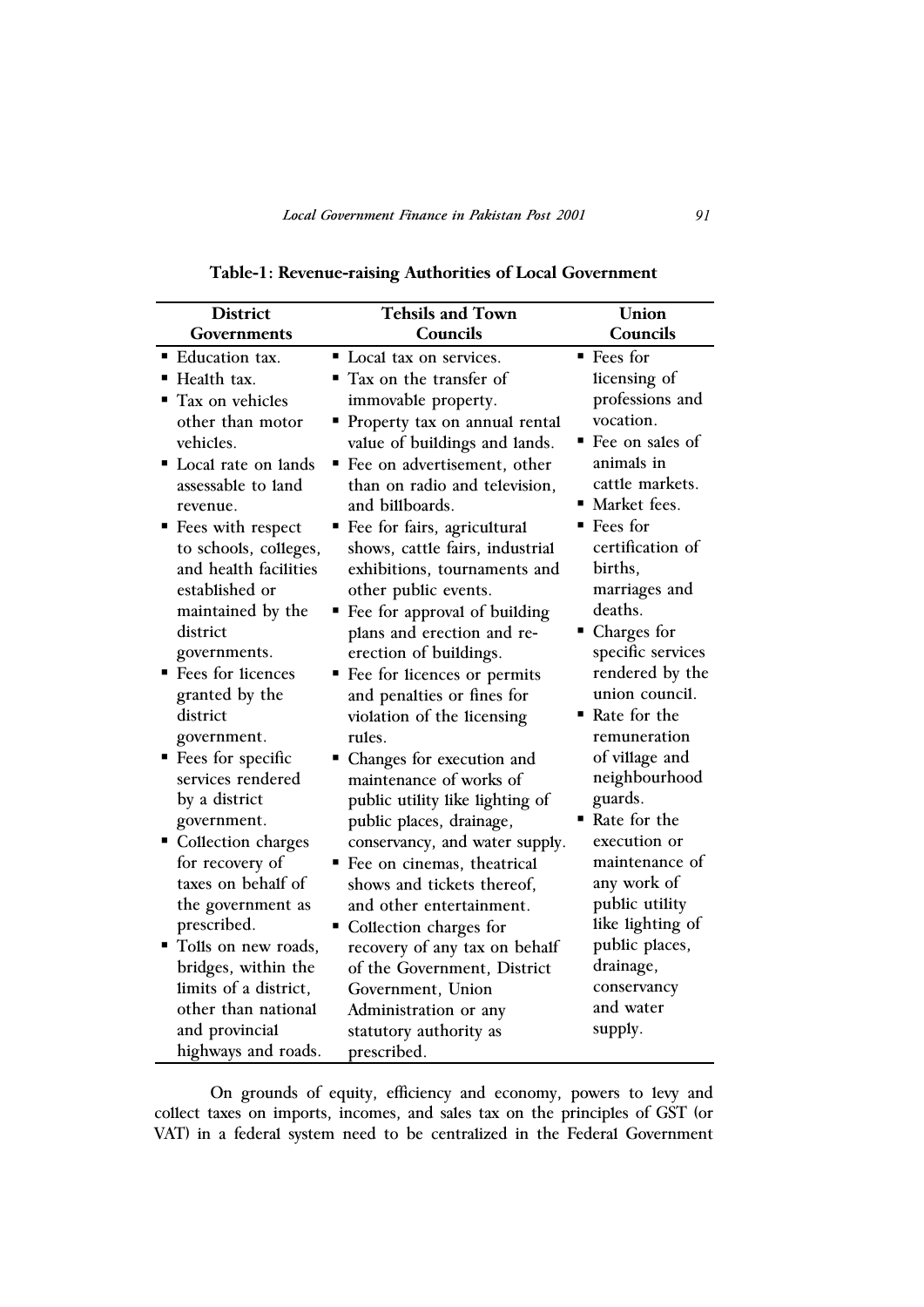(since decentralized administration of customs related duties, sales tax and excise duties, while feasible, would impede the free flow of goods and services) while expenditure responsibilities are assigned to sub-national governments. This limited decentralization of powers to the lower tiers of government to levy and collect taxes with substantial decentralization of spending obligations results in a vertical imbalance. This mismatch between taxation powers and expenditure responsibilities has to be addressed through resource transfers from the higher levels of government to the lower levels.

To address these imbalances in the case of local governments, the LGOs provide for an assessment of their needs through the Provincial Finance Commissions (PFCs). Under the governing legislation, the PFCs are entrusted with the task of reviewing and examining the existing economic situation and the changes taking place and announcing a three-year transparent, formula based Award for transferring resources to local governments.

A review of some indicators of fiscal decentralization reveals that Pakistan's vertical imbalances are much more pronounced in comparison with international standards. Moreover, district governments are much more heavily dependent on provincial transfers than TMAs which have a relatively broader base of own revenues. $1$ 

| Federation<br>Developing<br>Country | Sub-National<br><b>Expenditures</b><br>(% Total) | Sub-National<br><b>Expenditures</b><br>(% GDP) | <b>Sub-National Own</b><br>Revenues (% Total Own Revenues<br><b>National Revenues</b> ) | <b>Sub-National</b><br>(% GDP) |
|-------------------------------------|--------------------------------------------------|------------------------------------------------|-----------------------------------------------------------------------------------------|--------------------------------|
|                                     | (I)                                              | (II)                                           | (III)                                                                                   | (IV)                           |
| Pakistan                            | 34.2                                             | 6.3                                            | 7.0                                                                                     | 0.9                            |
| India                               | 49.2                                             | 10.8                                           | 33.8                                                                                    | 6.1                            |
| Nigeria                             | 38.0                                             | 13.6                                           | 10.7                                                                                    | 3.2                            |
| South Africa                        | 56.5                                             | 18.9                                           | 18.9                                                                                    | 6.1                            |
| Argentina                           | 44.4                                             | 12.4                                           | 44.2                                                                                    | 8.4                            |
| <b>Brazil</b>                       | 41.7                                             | 15.3                                           | 39.0                                                                                    | 10.5                           |
| Mexico                              | 41.0                                             | 7.4                                            | 25.5                                                                                    | 4.5                            |
| Malaysia                            | 11.0                                             | 2.4                                            | 9.1                                                                                     | 2.4                            |

|  | Table-2: Fiscal Decentralization in Major Developing Country Federations |  |  |  |  |
|--|--------------------------------------------------------------------------|--|--|--|--|
|--|--------------------------------------------------------------------------|--|--|--|--|

**Source:** Kai Kaiser, 2006 and Budget of Federal Government FY 2005/06.

<sup>1</sup> TMAs are entitled to receive (a) 2.5% of GST in lieu of withdrawn octroi and zilla tax; and (b) property tax collected from their jurisdiction.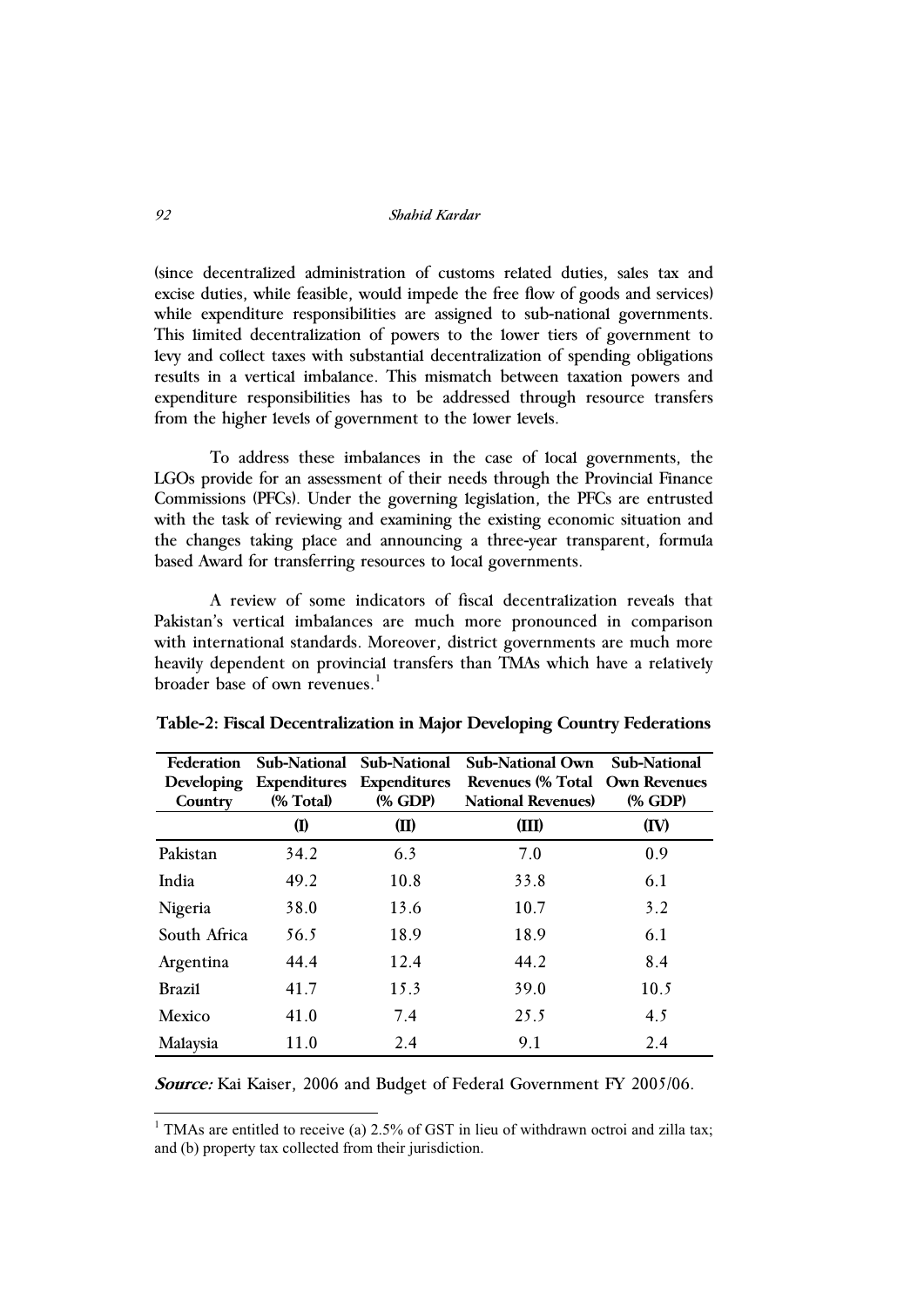| <b>Province</b> | Formula based transfers           |  |
|-----------------|-----------------------------------|--|
|                 | % of Provincial Consolidated Fund |  |
| Balochistan     | 3.76                              |  |
| <b>NWFP</b>     | 3.53                              |  |
| Punjab          | 4.66                              |  |
| Sindh           | 7.82                              |  |

# **Table-3: Proportions of Total Funding Transferred to Local Governments on a Formula-basis [Rupees in million (R.E. 2002/03)]**

### **Source:** Kai Kaiser, January 2006.

While in India transfers as a percentage of state expenditure is 7%, in Pakistan it hardly touches 4%. However, in contrast to other federations, Pakistan relies more on the divisible pool and straight transfers instead of conditional/tied grants. As a result, at the level of spending, autonomy is theoretically high. Moreover, the advantage of tax devolution on the basis of a formula is that it not only provides for a predictable source of revenue for local governments, it also enables them to benefit automatically from an increase in the size of the divisible pool. Another advantage of such a principle of distribution is that of certainty, so that conflict and continuous bargaining can be avoided.

However, the total expenditure of local governments as a proportion of the combined expenditure of the Federal, provincial, and local governments is less than 1% compared with 4% in India and 20 to 35% in advanced countries (45% in Denmark), despite the Constitutional amendment intended to transfer power, authority, and resources to local government. Local government expenditure as a percent of provincial and local government expenditure is less than 4% compared with 9.5% in India.

## **The Practice of Fiscal Decentralization**

-

Anecdotal evidence and discussions with local government representatives suggest that local governments do not have adequate capacity, both human and financial, to satisfy their mandates.<sup>2</sup> The responsibilities for delivering basic social services were devolved without adequate resources in terms of matching mandates and financial wherewithal through administrative

 $2$  Partly with the help of donors, the provincial governments have been helping district governments establish systems of local government accounting and finance and building up the technical capability of district governments to perform the functions mandated to them under related legislation.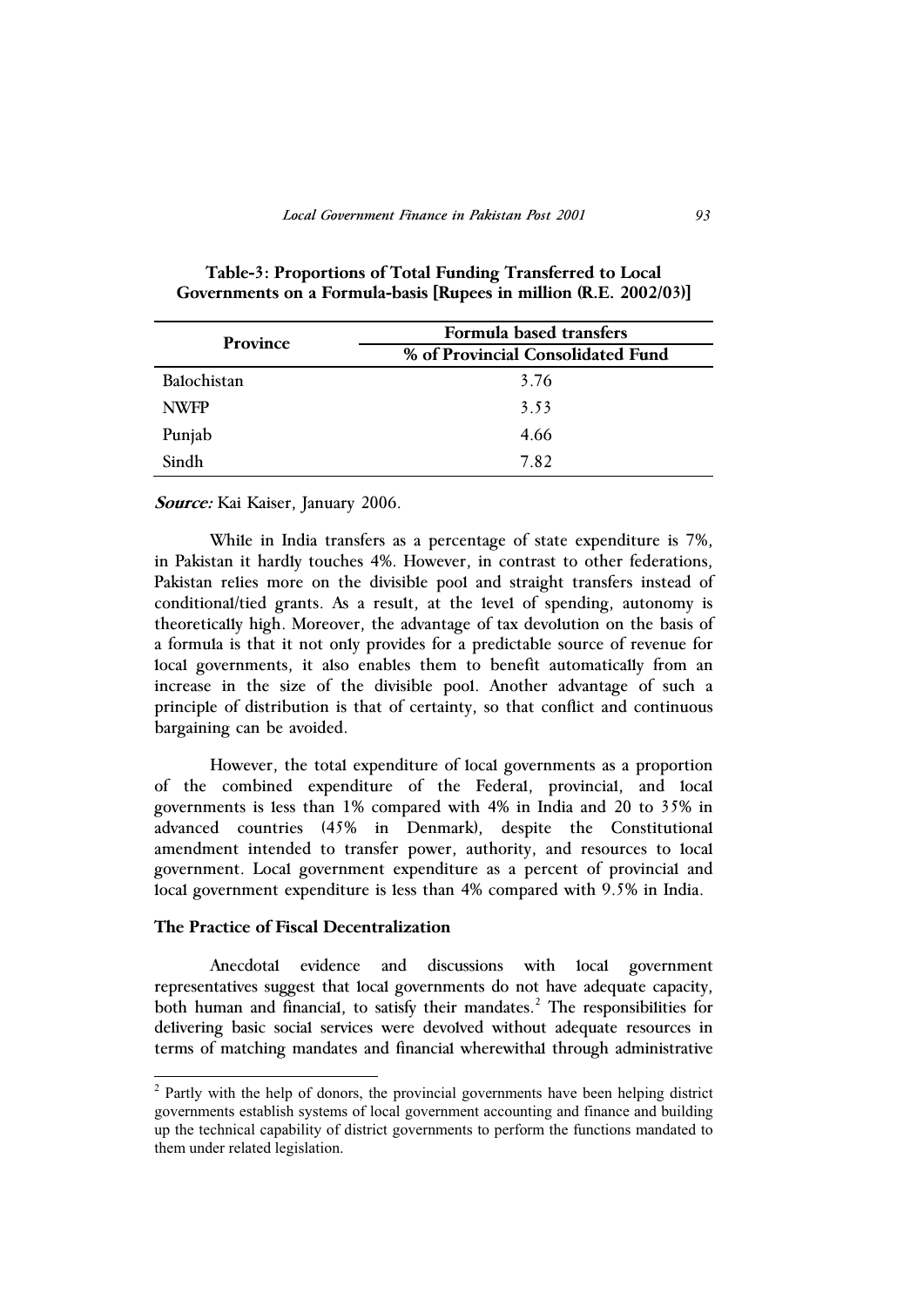and fiscal decentralization to lower formations of government, even though as indicated above, the financial resource flows are largely predictable.

Using population and a backwardness index, districts were ranked on health, education, housing, employment and residential services indicators in three provinces and by the tax effort in Sindh. In NWFP, the backwardness index has been developed from a recent Multiple Indicator Cluster Survey [MICS] (which includes health, education, literacy, income and access to safe drinking water) while 25% is based on infrastructure deficiency.

## **Table-4: Weights used in horizontal distribution in the Provincial Finance Awards**

| Weightings                                          | Punjab              | Sindh                 | <b>NWFP</b> | <b>Balochistan</b> |
|-----------------------------------------------------|---------------------|-----------------------|-------------|--------------------|
| Population                                          | 67%                 | 50%                   | 50%         | 50%                |
| <b>Backwardness</b>                                 | $33\%$ <sup>3</sup> | $17.5\%$ <sup>4</sup> | $25\%$      |                    |
| Tax effort/collection                               |                     | $7.5\%$ <sup>6</sup>  |             |                    |
| Performance                                         |                     | 5%                    |             |                    |
| Area                                                |                     |                       |             | 50%                |
| Development incentive/<br>infrastructure deficiency |                     |                       | 25%         |                    |
| Transitional assistance (grants)                    |                     | 20%                   |             |                    |

**Source:** Devolution in Pakistan, Asian Development Bank, Department for International Development, World Bank, 3 Volume Draft, March 16, 2004 and updates based on discussions with the Governments of Punjab and Sindh.

-

<sup>&</sup>lt;sup>3</sup> Both of these indices have been developed from the PERI "development score" index. The "development score" was taken from the Punjab Economic Research Institute (PERI) study of district-wise development scores in various economic sectors.

<sup>4</sup> The "Backwardness Index" is the "Deprivation Index" developed by the Social Policy and Development Centre (SPDC).

<sup>&</sup>lt;sup>5</sup> The "backwardness" index is derived from the UNICEF sponsored Multi-Indicator Cluster Survey (MICS), which includes: child survival and nutrition; immunization and EPI for children up to 5 years of age; education and literacy; availability of drinking water; and income.

<sup>&</sup>lt;sup>6</sup> The "tax collection" index is based on provincial tax revenues collected in different districts in 1999/00. The index was estimated as a percentage of provincial tax revenue collected in each district (in FY01). It shows the government's attempt to plow back some of the tax revenue into the district and indicates only the tax capacity and not the tax effort of the district.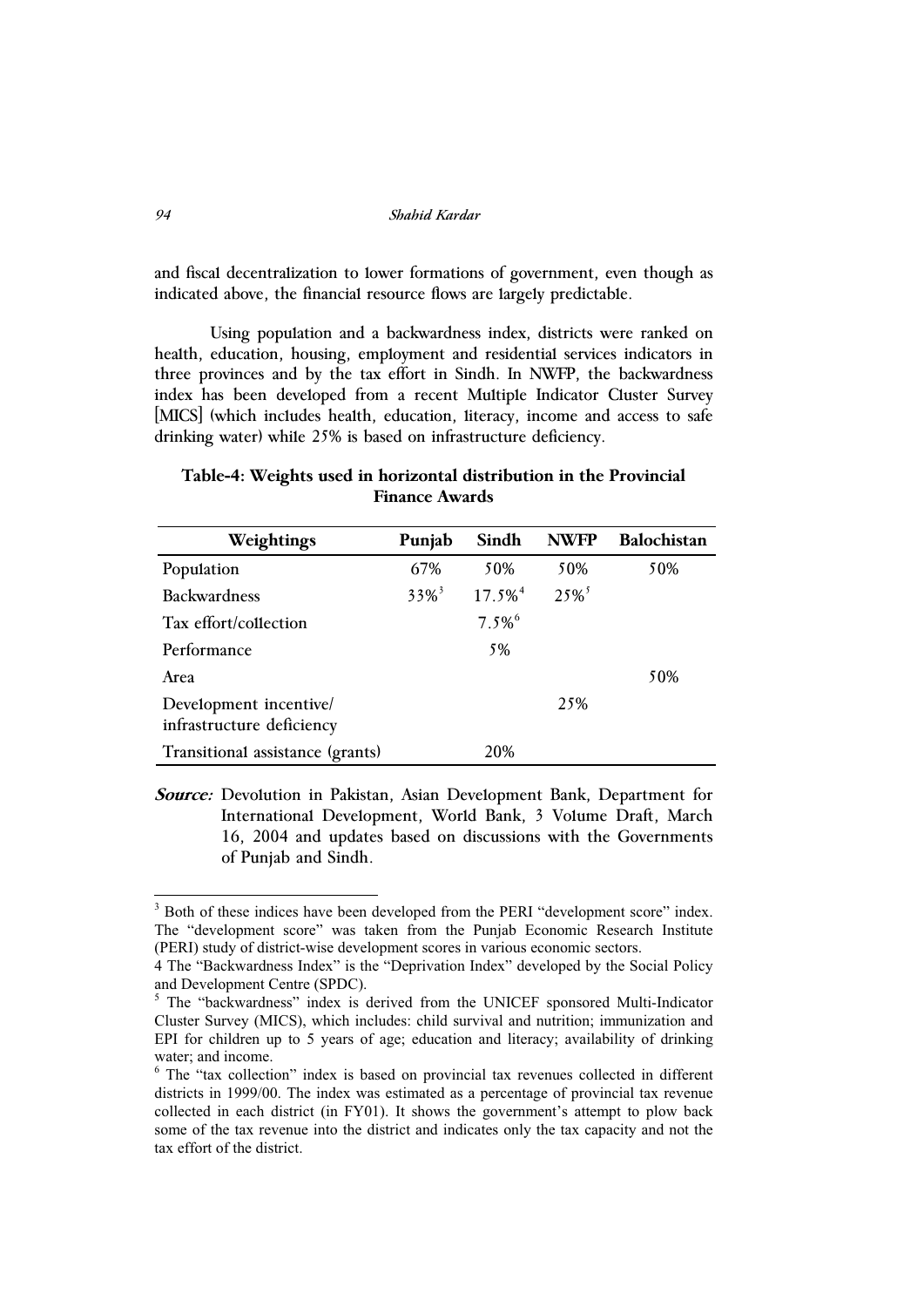In the absence of credible and comparable data for designing an appropriate PFC distribution formula and unit costs for delivering key social services in different parts of the province (factoring in a minimum standard of public service), transfers to local governments in the Punjab were made in accordance with historical shares, which were not formula driven but determined by allocations made in the past (largely to meet existing establishment costs of staff located in these districts) or by historical collections of octroi and *zilla* tax (in the case of TMAs). This baseline of expenditures was treated as an indicator of need, to ensure uninterrupted delivery of social services.

However, to finance the development programs of local governments districts were ranked on the basis of generally accepted indicators of development and a formula was devised to give greater weightage in per capita allocations to the more backward districts. In other words, there were some limited transparent formula-based allocations to finance development programs. In the Punjab, the allocation for the municipalities, the Tehsil/ Town Municipal Administrations (TMAs), is based purely on population, while Union Councils have been allocated Rs. 60,000 each per month (Rs.180,000 per council in Lahore).

Sindh was the first province to design a formula for the sharing of the "allocatable fund" among districts. However, the weakness in its PFC Award is that it has two separate, although similar formulas, for the sharing of the resources to finance recurrent and development spending. The shares of recurrent resources are further split into salary and nonsalary components limiting the autonomy of the district governments to develop their own budgets. Moreover, only the non-salary budget is being released to Account Number IV controlled solely by the district government. The salary and development components are being transferred through the provincial Account Number 1, undermining the autonomy of the district governments to formulate their own development strategies and rationalize their staffing strength in terms of numbers, skill, and salaries of personnel.

Furthermore, in the case of Sindh and NWFP, autonomy in preparing salary budgets is also limited because the divisible pool transfers for meeting establishment costs (a major proportion of their spending) are restricted to the expenditure on actual salaries, and not on the basis of sanctioned posts. With district governments not being allowed to alter their workforce, all savings from unfilled staff positions accrue exclusively to the provincial government. Not surprisingly, district governments encountered financial difficulties when vacant sanctioned posts were filled.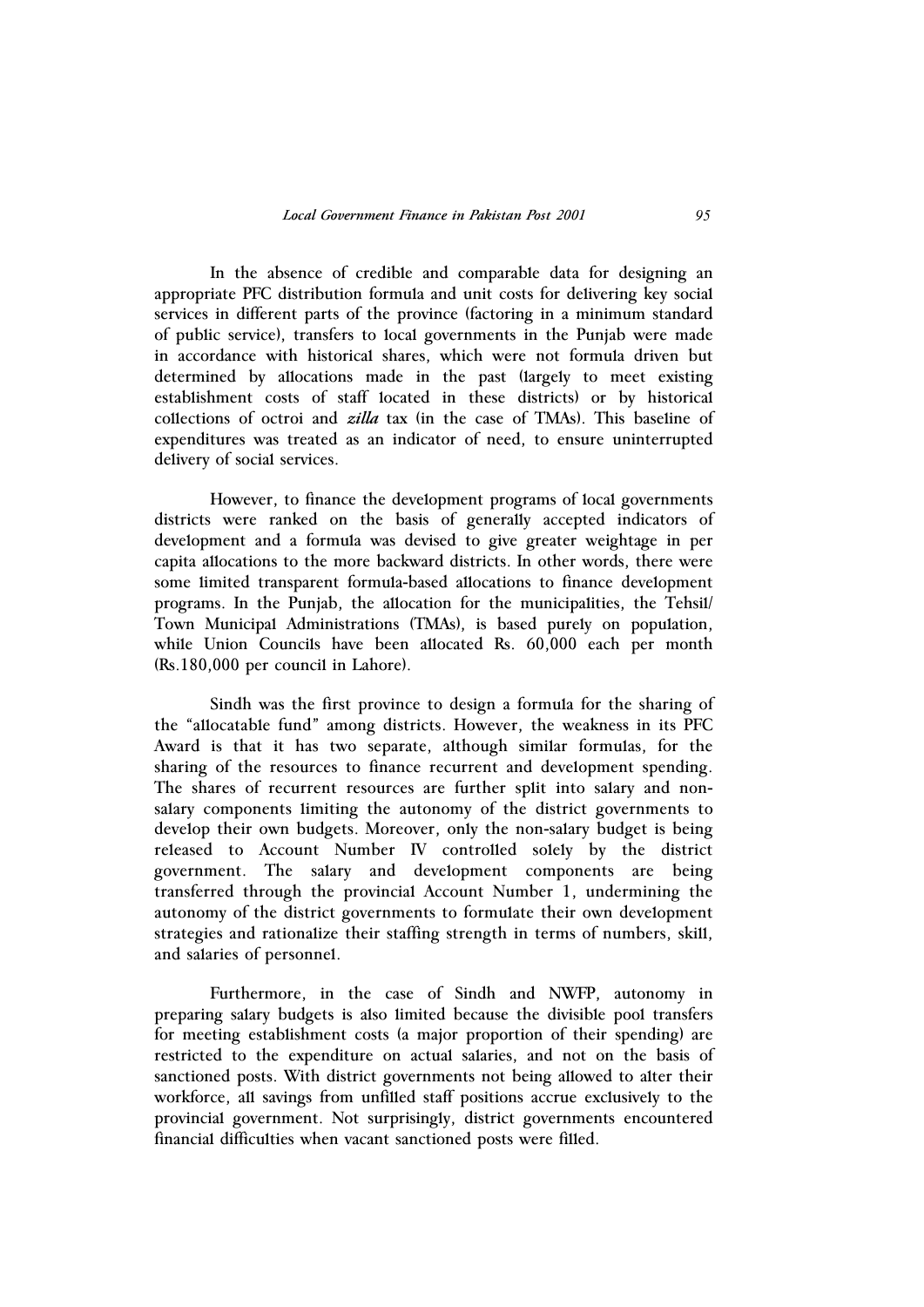To date, allocations to district governments by the provincial governments have been barely enough to meet salary obligations, let alone the expanded expenditure requirements of non-salary inputs, funding to finance O&M activities, key missing infrastructure, and sustainable improvements in the service delivery system. For instance, in Balochistan the budgetary allocations for the operations and maintenance of water supply schemes have not been devolved and continue to be reflected in the budget of the PHED at the provincial level, although the management of the schemes has been transferred to the TMAs. Poor incentives for service delivery, weak governance systems, and highly centralized systems of public spending exacerbate the issues identified above.<sup>7</sup>

Since a large part of the budget lies beyond their control, district governments hardly have any autonomy for re-allocating resources based on their own priorities. While there are no statutory limitations, notifications, instructions, and guidelines are employed to influence the budget making process. For example (a) the NWFP has prescribed targets for apportioning development funds between sectors; (b) the Punjab has notified a minimum proportion for repairs and maintenance; (c) Sindh disburses development funds based on implementation; and (d) in Balochistan funds have also been set aside from the MPA schemes and withheld from district governments. However, despite these restrictions the ownership of budgets and the budget making process has improved.

Moreover, there are a large number of Federal and Provincial Government run vertical programs<sup>8</sup> that influence local policy and budgets through their implications for recurrent expenditures as well as the capacity of local governments to plan, design, and implement projects reflecting local priorities. Such programs not only undermine accountability but also impinge upon the flexibility and room for the maneuverability of local governments.

Even in matters relating to taxes assigned to local governments (such as to the TMAs) their capacity as well as the incentive to expand the property tax base and rationalize collections and distribution arrangements is severely affected by the decision of the provincial governments to retain authority on policies pertaining to exemptions, rating areas, tax rates, and methodologies to assess property values.

<sup>&</sup>lt;sup>7</sup> There is lack of clarity on responsibilities (in fact there is an overlap) of PHEDs and TMAs.

<sup>8</sup> According to a 3-volume study conducted jointly by ADB, DfID and World Bank, "Devolution in Pakistan", vertical programs were more than 50% of the ADPs of 4 districts studied by the team (and as much as 91% in the case of Faisalabad).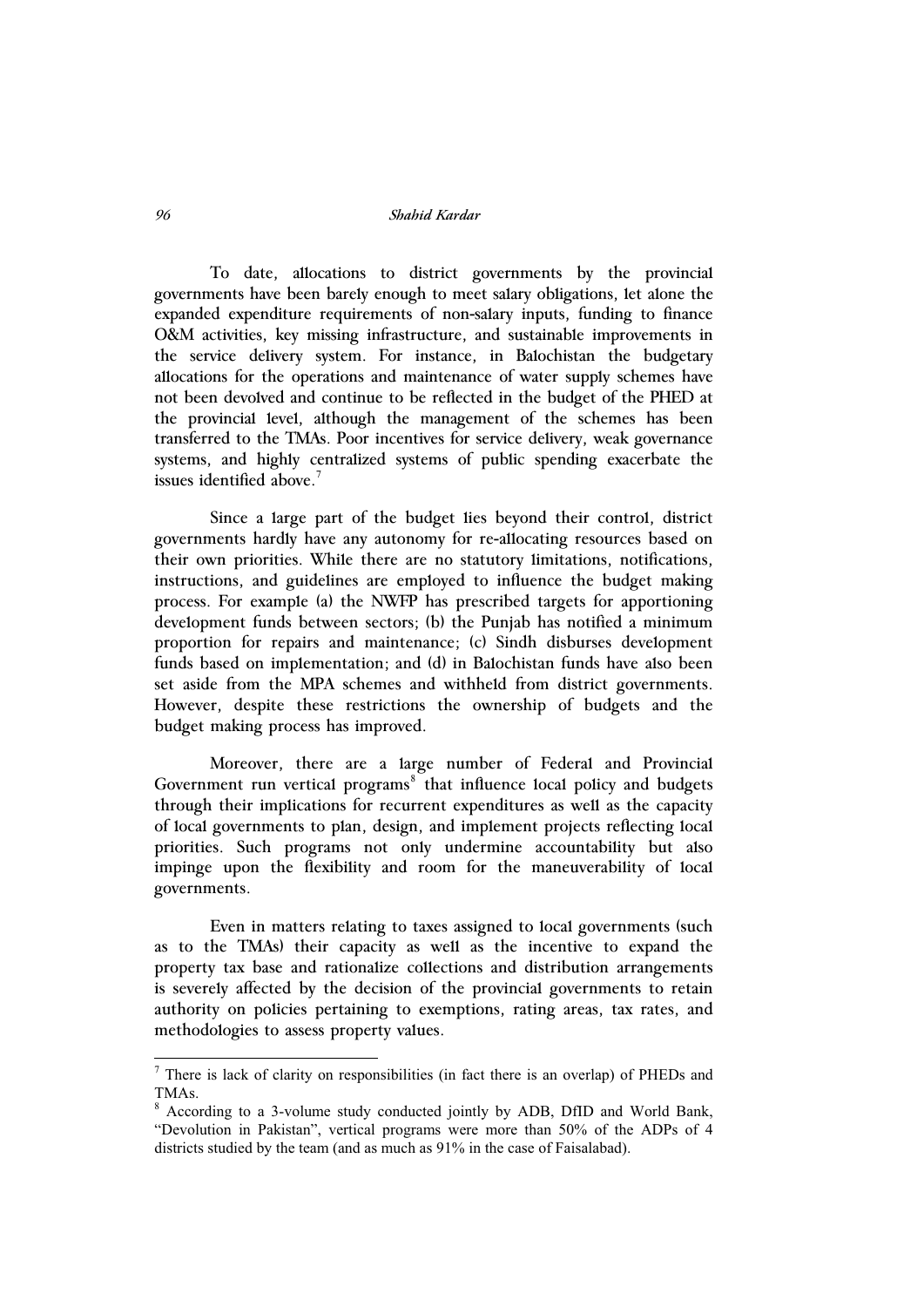Finally, provincial governments are not only reluctant to hand over some of their already narrow revenue bases to the local governments but also to grant greater spending autonomy when confronted with the lack of their own revenue bases and uncertainty of adequate resource flows. Their unwillingness stems particularly from the future demands on divisible pool transfers to meet the salary bill of existing and additional staff and payments pertaining to retirement benefits.

## **Recommendations**

The PFC Awards need to (a) provide more resources to local governments if the country is to achieve its Millennium Development Goals; and (b) design more equitable arrangements for the distribution of resources between the province and the districts and among districts to enable each level of government to fulfill its constitutional responsibilities in an efficient and effective manner. For this, fiscal equalization transfers would be required to ensure minimum standards of social services while making governments accountable for the quality of these services.

There is also a need to develop mechanisms and instruments for incentive and conditional grants (based on revenue performance or to implement provincial priorities – say with respect to the social sectors – consistent with national poverty reduction objectives) and revise them periodically to reflect the implementation experience. While conditional grants tend to undermine the responsiveness and accountability of local representatives to their constituents, they still have the potential to serve as instruments through which the provincial government can retain an interest in reforms and service delivery mechanisms in addition to institutional and process arrangements at the lower levels.

In my view, a system of conditional grants could be proposed for the next 3 years or so, until district governments acquire a certain degree of maturity, good governance structures and practices are fortified and these governments become better equipped to determine local priorities and develop capacity to fulfill their mandates by utilizing scarce human and financial resources more efficiently and effectively. The effectiveness of implementation of provincial funded programmes aimed at improving access to education and enhancing participation and retention rates can be evaluated against generally accepted outcomes and performance indicators, such as enrolment levels, participation rates, etc. However, as provided for in the LGOs, district governments should continue to have greater flexibility over the use of funds to satisfy local needs from flows assured under the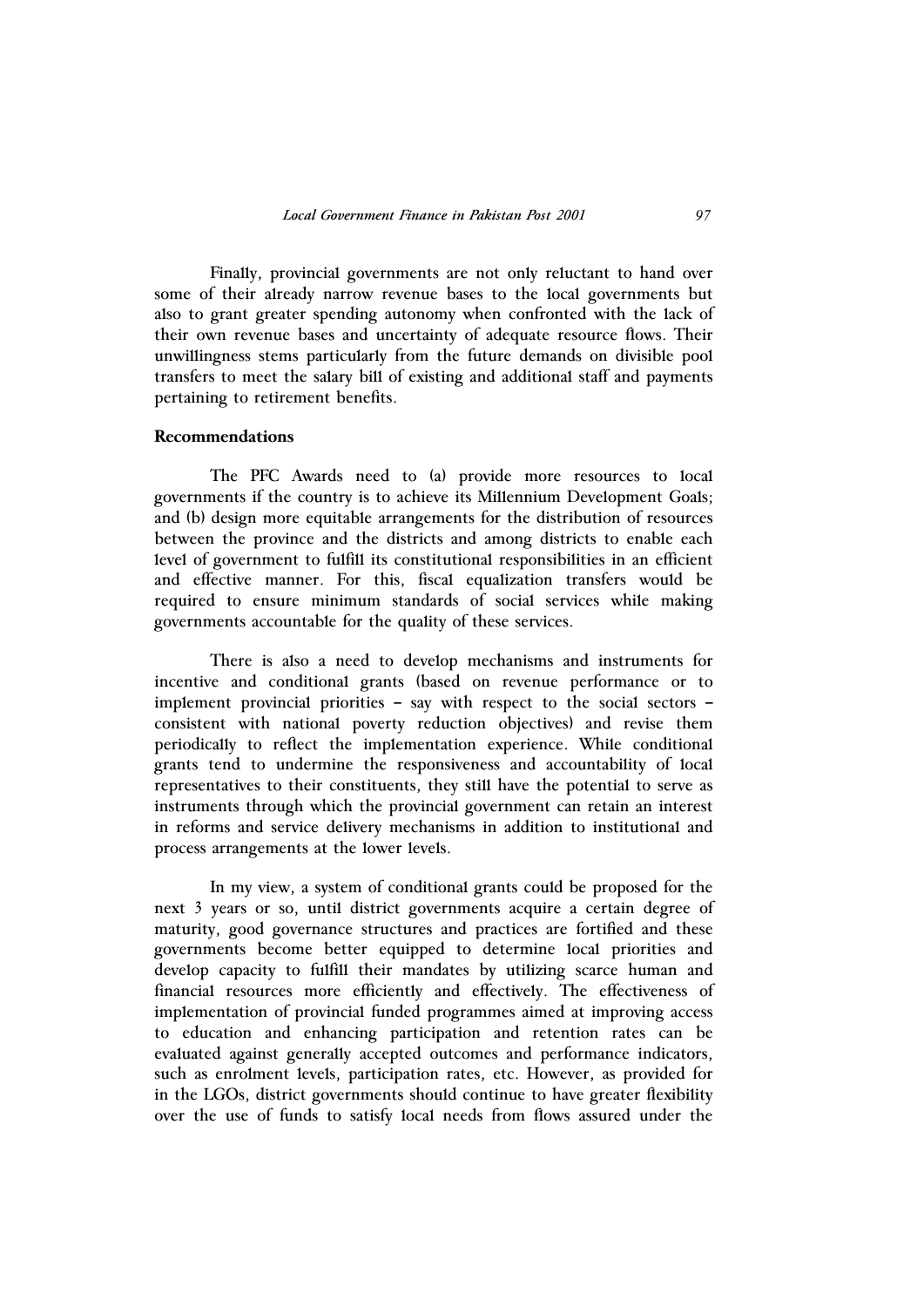PFC Award, so as not to limit or compromise their operational autonomy guaranteed by the legislation.

The most rational horizontal distribution would give adequate weightage to equity and efficiency – population as a dominant criterion followed by area (since there is a minimum unit cost for producing a certain standard of service), tax effort, and some indicators of backwardness.

There is a need to develop mechanisms for (a) encouraging local revenue generation (by completely devolving the Agricultural Income Tax (AIT) to district governments and Property Tax to TMAs, the vertical gap can be reduced); (b) instituting policy or conditional grants for local action on provincial priorities; and (c) better sharing of development expenditures in devolved sectors with local governments.

Local governments should also be allowed to impose user charges for non-merit goods and services and retain the collections without an accompanying adjustment in the divisible pool transfers for those governments levying them.

There is also a need to consider provisions of grants and awards for local governments performing well (a) based on the results of surveys like MICS or a Citizen Report Card; and/or (b) linked to agreed outputs/outcomes.

Finally, there is a need to protect local governments from the negative impact of the fiscal imprudence of a provincial government.

Permanent PFC Secretariats also need to be established in the Provincial Departments of Finance (FDs) [also required by the LGOs] which will have access to an up-to-date comprehensive and reliable database of macro-economic trends in the province, district level demographics, key development indicators, revenue receipts and other transfers, budgetary allocations, and actual expenditures, etc. Such a database will enable the provincial FDs to track expenditures, ensure Award implementation and based on actual experience, derive lessons for incorporation in future Awards, especially to make transfers purely formula driven with a gradual phasing out of the current practice to provide funds based on historical flows.

## **Other Issues with Decentralization**

Provincial governments view the devolution framework as an instrument undermining their authority, with little dilution of Federal authority. Until the recent elections there were some district governments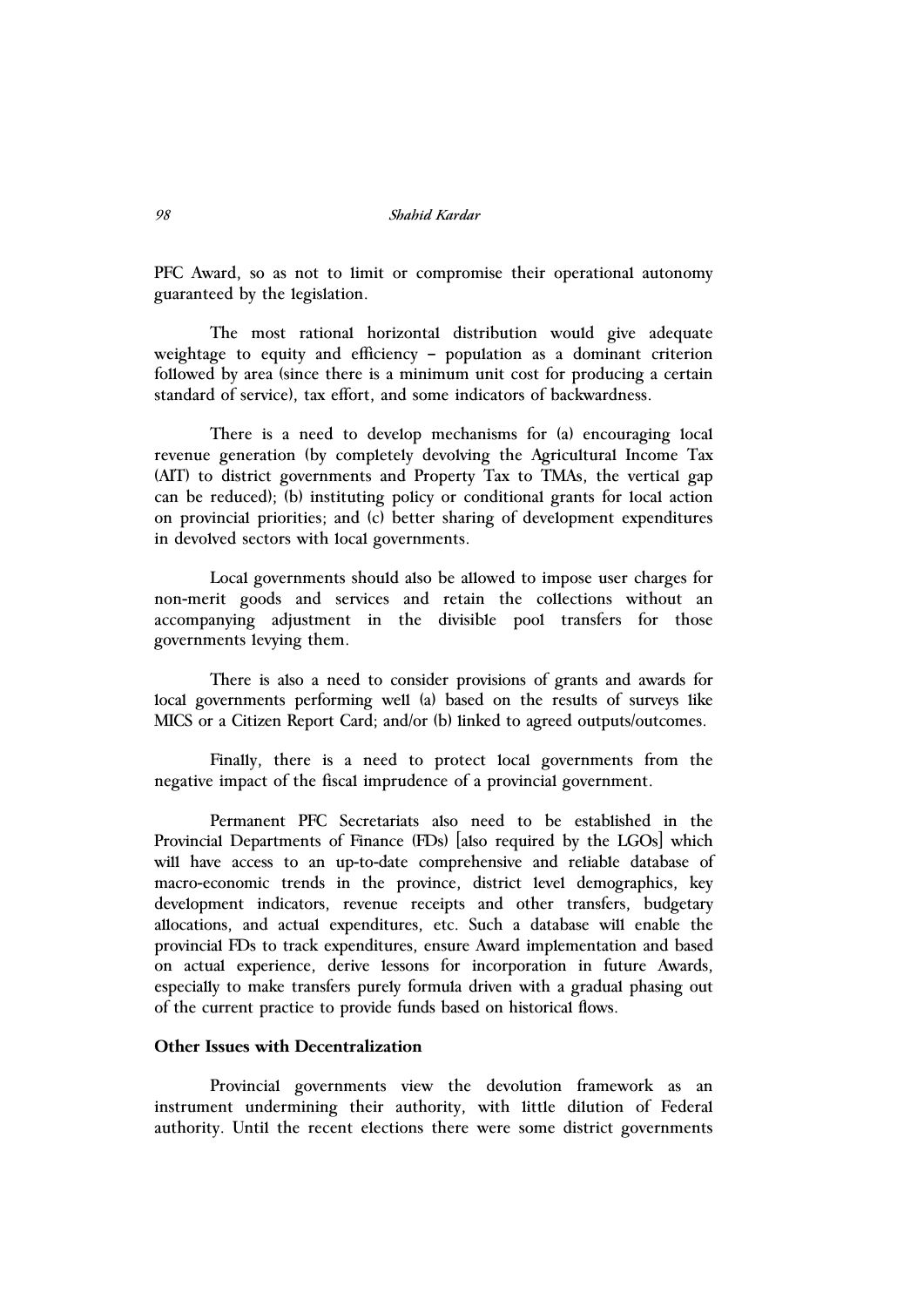with different political party alignments from those of the provincial governments. This created operational problems for local governments making devolution quite controversial.

The adoption of the provincial government's business processes and systems has made the achievement of the envisaged objectives difficult. One of the key stated objectives of the devolution framework was to devolve power such that those residing in say Pakpattan, Punjab, would not have to come to Lahore (the provincial capital) to get their grievances redressed. The underlying model was conceptually flawed in that it assumed that those residing in Lahore had no such complaints and could access government to get such matters attended to. Resultantly, there have been marginal improvements in service delivery since the final product (the district governments) of the respective LGOs now resembles 34 mini provincial governments in the Punjab.

Another conceptual flaw was the assumption that since governments had done a poor job in handling the economic sectors and carrying out commercial and business activity they should be focusing their energies and resources on managing the social sectors, with little evidence that governments, both provincial and Federal, in Pakistan had performed any better in administering these sectors. For example in education, there is ample data that even less affluent households are voting with their feet and opting for private schools for their children (Kardar, 1996/97).

However, a major achievement has been the acceptance, albeit reluctant, for devolution as a fact of life with a complete return to earlier institutional arrangements unlikely in view of the failure of old structures to deliver social services efficiently and effectively. The creation of institutional structures, rules for the formation of government, opportunities for citizen groups to participate in decision making and in the planning, design, and implementation of development schemes, some degree of predictability in resource transfers in the form of the pre-determined shares and greater autonomy on allocations for non-salary items and the non-lapsing nature of the transferred amount, has enabled local government structures, arrangements, and systems to acquire a certain degree of permanence.

### **Conclusion**

In Pakistan, local governments are important not only because of their significance in the context of devolution providing public services but also because of the failure of the Federal and Provincial Governments to provide quality services since the birth of the country.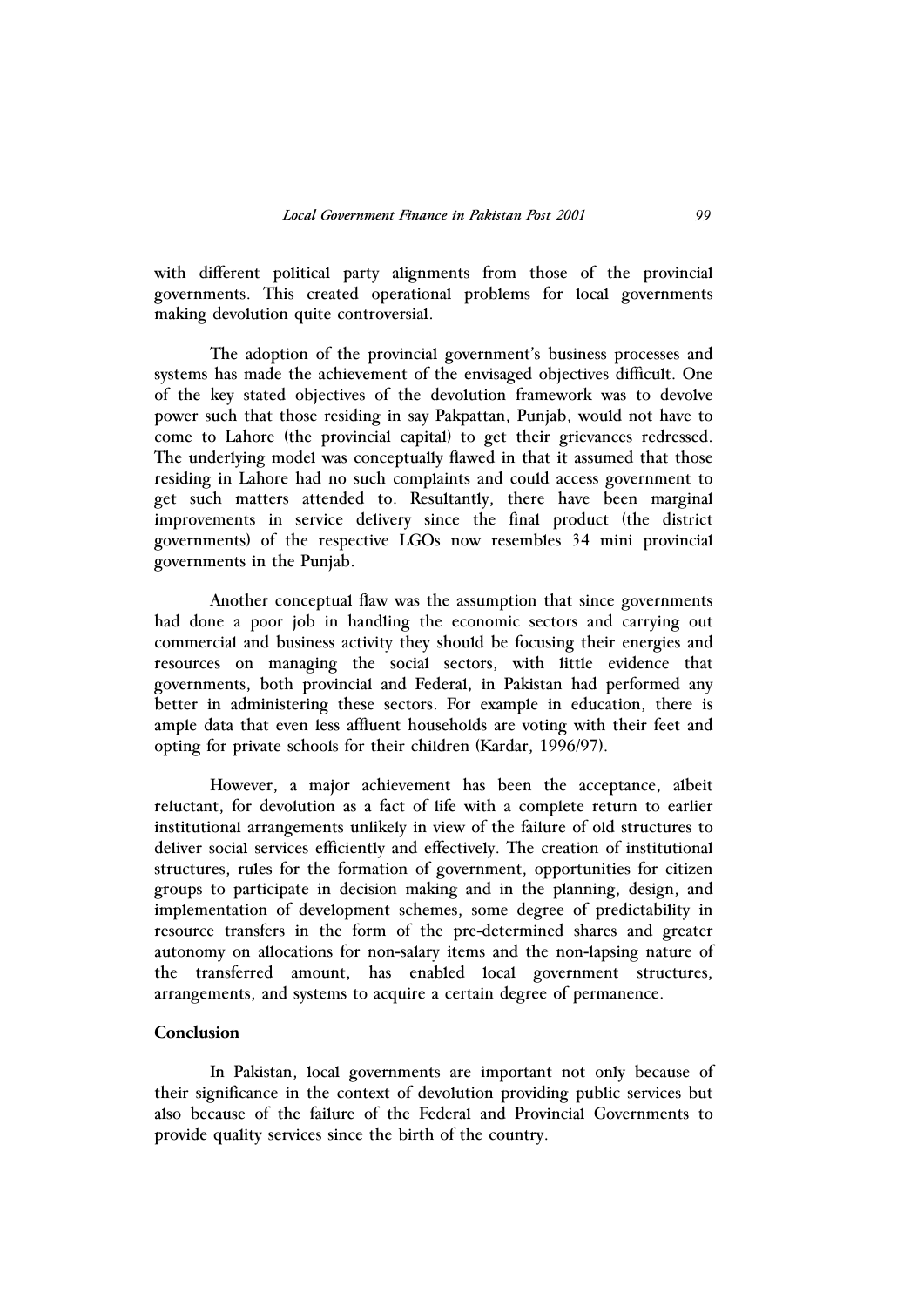This paper has tried to demonstrate that despite the Sixth Constitutional Amendment and associated legislation having been key landmarks in empowering local governments, the assignment of powers to local governments in actual practice has been limited. The main challenge is the overlapping jurisdictions in practice between provincial governments and local governments, with the former wanting the latter to function mainly as their decentralized agents, as in the past.

The existing distribution formulae governing inter-governmental fiscal transfers are not norm-based, since only a small proportion of the transfers are formula based; less than 8% of the Provincial Consolidated Fund ultimately transferred is on the basis of formulae.

The Awards, announced so far (except in the case of Sindh) on the basis of spending needs only, ignoring the fiscal capacities of different local governments, are inequitable. They have not seemingly recognized the role of fiscal transfers in improving efficiency and equity by creating the appropriate incentives for a responsive and accountable system of governance.

Moreover, local governments do not have autonomy to determine priorities or change the composition of expenditures. Their autonomy to prepare their own recurrent and development budgets is restricted by provincial policies, the impacts of federal and provincial vertical programs (through their implications on future recurrent budgets), and the throwforward of ongoing development schemes that they have inherited.

The jury is still out on the efficiency and effectiveness of these institutions and their continuation in this form in the future. One school of thought, to which this author also belongs, argues that since provincial governments view their authority being weakened, the structure and scope of devolution is likely to change with the exit of Pervez Musharraf from the political scene, whenever it takes place. The lasting structures likely to emerge from this debris will be a hybrid of the new and the old.